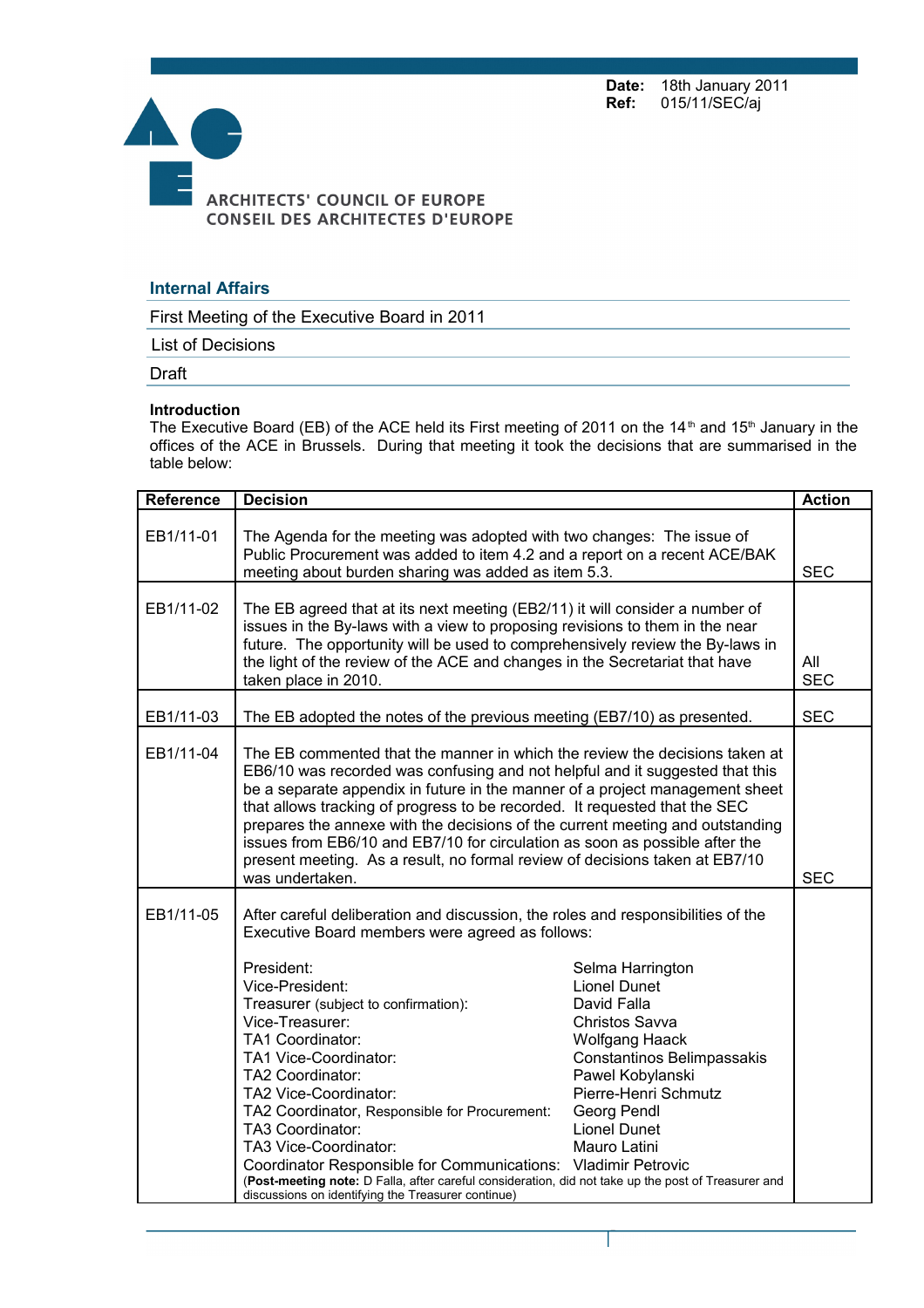Date: 18th January 2011 Ref: 015/11/SEC/aj

| EB1/11-06 | The EB agreed with the proposal of the President that a team-building session<br>of the EB should take place during the first day of its next meeting (11 <sup>th</sup><br>March). For this work an external consultant will be contracted and the<br>principal objective will be better understand EU Policy and Lobbying issues so<br>as to ensure better representation of the ACE by EB members when they are<br>assigned to external duties.                                                                                                                                                                                                                                            |                              |
|-----------|----------------------------------------------------------------------------------------------------------------------------------------------------------------------------------------------------------------------------------------------------------------------------------------------------------------------------------------------------------------------------------------------------------------------------------------------------------------------------------------------------------------------------------------------------------------------------------------------------------------------------------------------------------------------------------------------|------------------------------|
| EB1/11-07 | The EB approved the calendar of meetings for 2011 as tabled with one<br>correction: The EFAP Poland meeting runs for four days from Sunday 18th<br>September and not from Saturday $17th$ as noted in the circulated version.                                                                                                                                                                                                                                                                                                                                                                                                                                                                | <b>SEC</b>                   |
| EB1/11-08 | In relation to the decision of the General Assembly that the ACE should enter<br>into negotiations with the Director, Adrian Joyce, for the post of Director<br>General from the 1 <sup>st</sup> April 2011, the EB agreed that the sub-group of the EB to<br>manage the process will be Selma Harrington, Lionel Dunet and Wolfgang<br>Haack. During the two planned interview sessions, an independent Human<br>Resources person will also be present and the ACE will engage a lawyer<br>specialised in Belgian employment law in order to ensure that the annexe to<br>the Contract of Employment of Adrian Joyce is fully compliant with Belgian law<br>and optimised for both parties. | <b>SH</b><br>LD.<br>WH<br>AJ |
| EB1/11-09 | The EB instructed the Secretariat to prepare a call to Member Organisations<br>aimed at identifying a network of experts in the various priority topics on which<br>the ACE works, in order to create an up-to-date database from which the ACE<br>can draw when external representations are needed and no EB member is<br>available.                                                                                                                                                                                                                                                                                                                                                       | <b>SEC</b>                   |
| EB1/11-10 | The EB noted and welcomed the offer of the BAK to offer Joachim Jobi of its<br>Brussels Office as rapporteur for the Professional Qualifications Directive for a<br>period of two years.                                                                                                                                                                                                                                                                                                                                                                                                                                                                                                     | <b>WH</b><br><b>SEC</b>      |
| EB1/11-11 | The EB requested that A Joyce prepare a table giving an overview of the Work<br>Groups of the ACE that contains a critique of their effectiveness so that a<br>decision on which Work Groups to continue or to combine can be made.                                                                                                                                                                                                                                                                                                                                                                                                                                                          | <b>SEC</b>                   |
| EB1/11-12 | The EB instructed the Secretariat to add a new sub-menu to the website under<br>TA2 entitled "Architectural Design Contests" and to add the recently adopted<br>Master Document and lists of participants to the sub-sub-menu sections.                                                                                                                                                                                                                                                                                                                                                                                                                                                      | <b>SEC</b>                   |
| EB1/11-13 | The EB requested that the Secretariat prepare a quarterly abridged statement<br>that will keep it informed about how the ACE is managing relative to the<br>agreed budget and on cash flow. These statements should be presented four<br>times per year.                                                                                                                                                                                                                                                                                                                                                                                                                                     | CA<br><b>SEC</b>             |
| EB1/11-14 | The Secretariat was requested to prepare a short report on the advantages<br>and disadvantages of the current double structure of the ACE (AISBL and<br>EEIG) for presentation at the next EB Meeting.                                                                                                                                                                                                                                                                                                                                                                                                                                                                                       | CA<br><b>SEC</b>             |
| EB1/11-15 | The EB warmly welcomed the significant effort made by the UIA Region I to re-<br>schedule its meeting to coincide with the ACE General Assembly in Dublin. It<br>agreed that arrangements should be made to ensure a joint meeting is<br>possible in the evening over dinner on the basis of sharing costs between the<br>two organisations.                                                                                                                                                                                                                                                                                                                                                 | <b>SEC</b>                   |
| EB1/11-16 | The EB decided that the official representative of the ACE at the UIA Congress<br>and General Assembly in Tokyo would be Selma Harrington. It noted that<br>several other EB members (D Falla, G Pendl, L Dunet and, possibly, M Latini)                                                                                                                                                                                                                                                                                                                                                                                                                                                     |                              |

Page 2 sur 5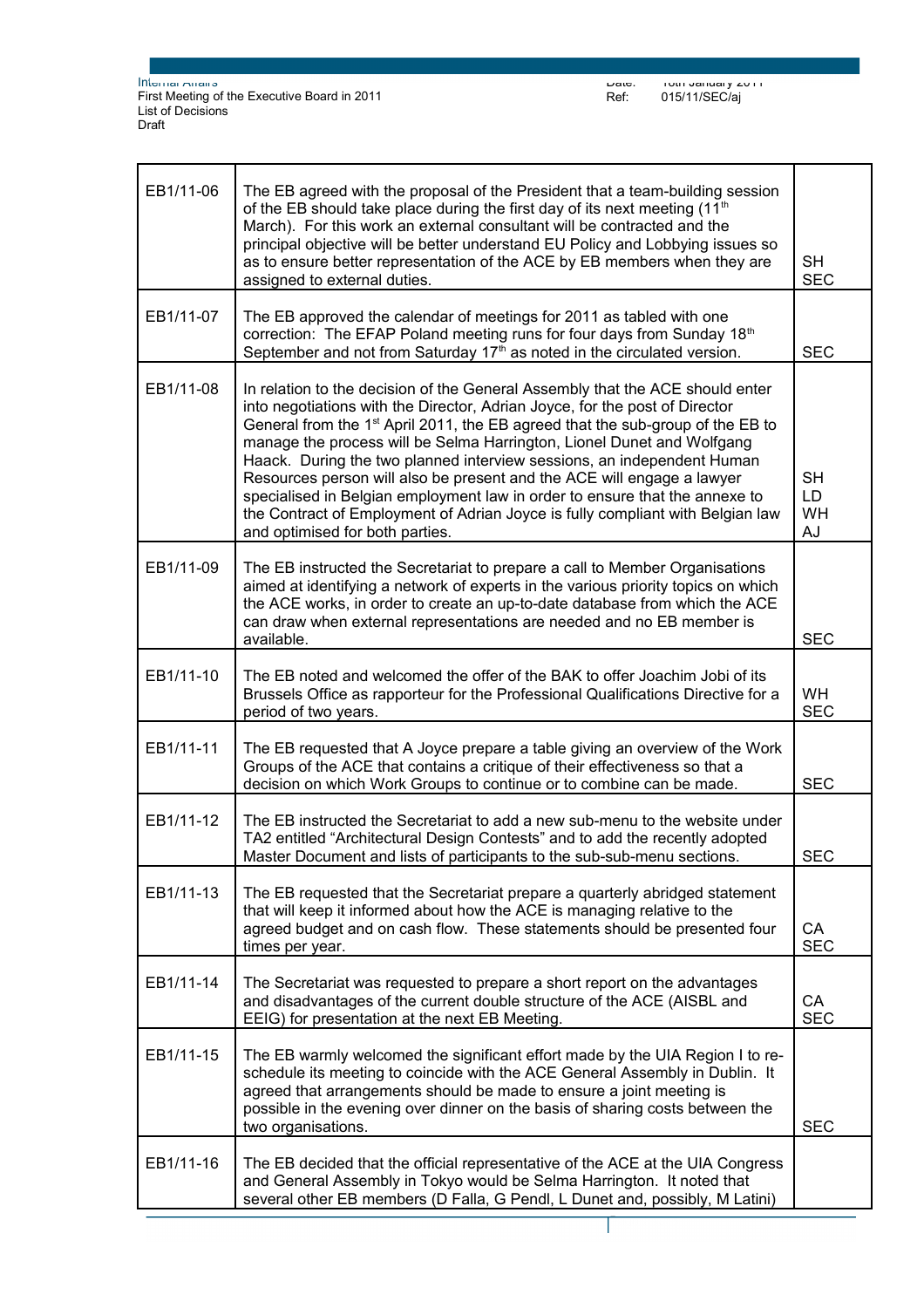|           | will also be present. It also decided that the ACE Exhibition on Sustainable<br>Architecture will be presented as an electronic slideshow and it accepted, in<br>principle, the offer made by L Dunet that the ACE could use a part of the space<br>in the container of the CNOA to ship catalogues and other equipment to<br>Tokyo. Details to be worked out in due course.                                                                                                                                                                                                                                                                                                                                                                                                                                                      |            |  |
|-----------|-----------------------------------------------------------------------------------------------------------------------------------------------------------------------------------------------------------------------------------------------------------------------------------------------------------------------------------------------------------------------------------------------------------------------------------------------------------------------------------------------------------------------------------------------------------------------------------------------------------------------------------------------------------------------------------------------------------------------------------------------------------------------------------------------------------------------------------|------------|--|
| EB1/11-17 | The EB requested that the Secretariat makes the slideshow of the exhibition to<br>all Member Organisations via an appropriate electronic means taking account<br>of its size.                                                                                                                                                                                                                                                                                                                                                                                                                                                                                                                                                                                                                                                     |            |  |
| EB1/11-18 | The EB reaffirmed its interest in the BPIE proposal on energy efficiency and<br>architectural heritage and instructed A Joyce to pursue contacts so as to be<br>able to make a full report on the proposal at EB2/11                                                                                                                                                                                                                                                                                                                                                                                                                                                                                                                                                                                                              |            |  |
| EB1/11-19 | The EB noted the proposed follow-up to the $E^2$ APT prepared by Ecofys. It<br>agreed that the ACE could be associated with it but on condition that it does<br>not draw on financial or human resources in the Secretariat. It agreed that if<br>the E <sup>2</sup> APT proceed with the study, A Joyce could, if invited, agree to be a<br>member of the Steering Group of the E <sup>2</sup> APT that will guide the consultants and<br>will report to the EB accordingly.                                                                                                                                                                                                                                                                                                                                                     |            |  |
| EB1/11-20 | The EB decided that the Joint Work Group on Health & Safety (i.e. ACE and<br>EFCA) should not meet with representatives of ISHCCO.                                                                                                                                                                                                                                                                                                                                                                                                                                                                                                                                                                                                                                                                                                |            |  |
| EB1/11-21 | The EB decided that the nominated ACE panel (for whom the ACE pays travel<br>and accommodation costs for two meetings per year) for the JWP should be<br>linked to particular functions within the ACE working structure. These<br>functions are:<br>TA1 Coordinator:<br><b>Wolfgang Haack</b><br>Ferenc Makoveyi<br>Chair, WG Education:<br>Chair, WG Professional Qualifications Directive:<br>Toal O'Muire<br>Chair, WG Accreditation and Validation:<br>Sarah Lupton<br>Director:<br>Adrian Joyce<br>The EB also decided that meetings of the JWP should be open to other ACE<br>Delegates that are ready to cover their costs themselves or through their<br>member organisation. It noted that the meetings for 2011 are already set on<br>7 <sup>th</sup> April in Venice and on the 13 <sup>th</sup> October in Brussels. | <b>SEC</b> |  |
| EB1/11-22 | It was agreed that the Secretariat would prepare letters of appointment for<br>incoming members of the JWP and letters of thanks to outgoing members for<br>signing by the President. In addition, the EB instructed the Secretariat to<br>prepare a Briefing Note for EB2/11 that fully sets out the Terms of Reference<br>and objectives of the JWP so as to be the basis for a formal adoption of the<br>Terms of Reference at the first JWP meeting in 2011.                                                                                                                                                                                                                                                                                                                                                                  |            |  |
| EB1/11-23 | The EB noted the progress report on the ENHSA III Project and requested that<br>the income and expenditure on the project be included in the Budget of the<br>ACE for 2011.                                                                                                                                                                                                                                                                                                                                                                                                                                                                                                                                                                                                                                                       |            |  |
| EB1/11-24 | The EB reviewed the list of upcoming meetings noted at the foot of the Agenda<br>and decided that it should be restricted to events or meetings for which a<br>decision on costs and/or representation is necessary. It then agreed to the<br>following list of such meetings:                                                                                                                                                                                                                                                                                                                                                                                                                                                                                                                                                    |            |  |
|           | Jan 19-22<br>UIA <sup>1</sup> Council Meeting, Beirut, Lebanon<br>S Harrington                                                                                                                                                                                                                                                                                                                                                                                                                                                                                                                                                                                                                                                                                                                                                    |            |  |

Page 3 sur 5

 $\overline{\phantom{a}}$ 

<span id="page-2-0"></span> $<sup>1</sup>$  International Union of Architects</sup>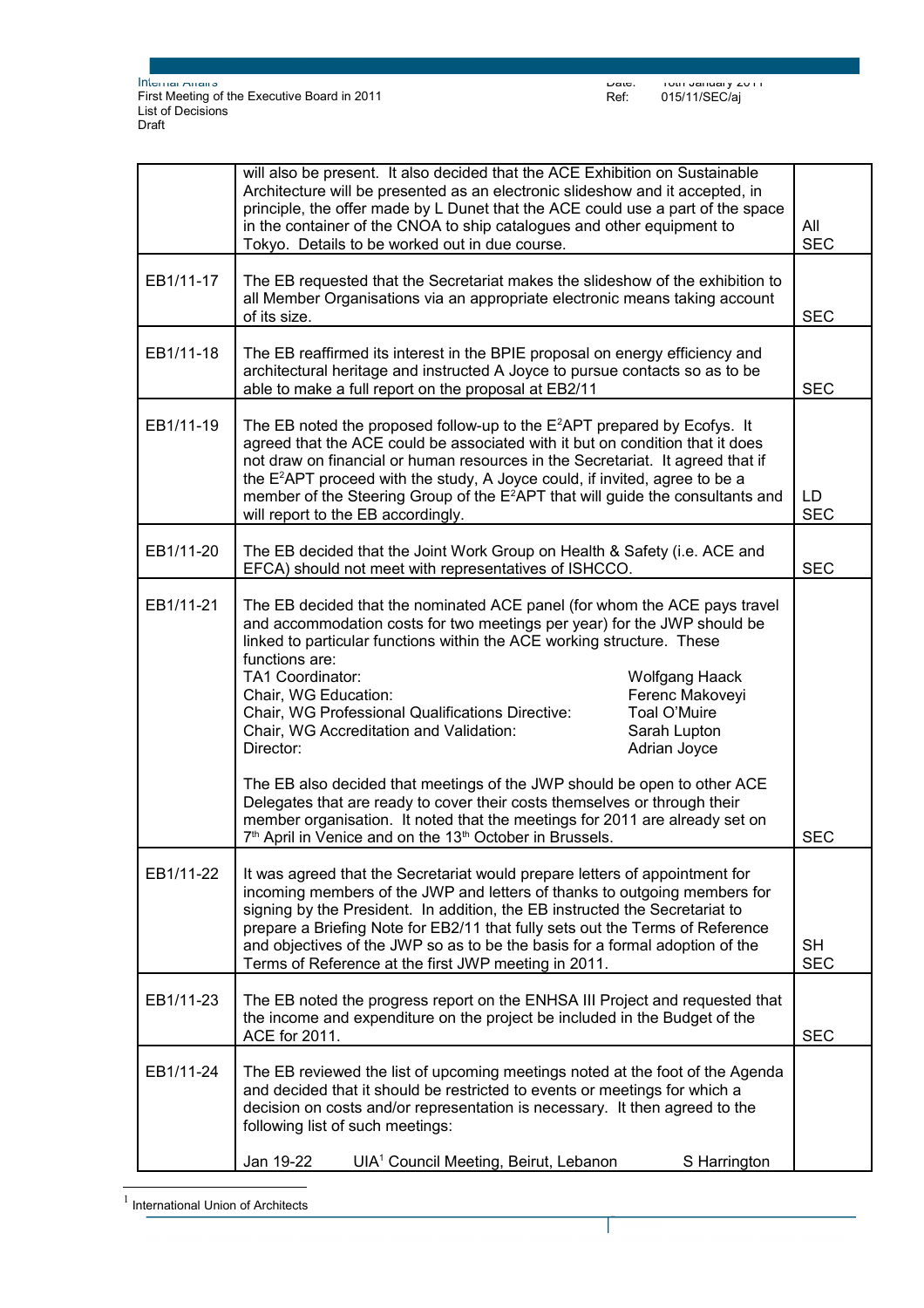|           | <b>Jan 25</b>                                                                                                                                                                                                                                                                                                                                                                                                                | ELC <sup>2</sup> Lunch Debate - European Parliament<br>A Joyce                                                                                                                                                                                                                                                                                                                                                                                                             |                         |
|-----------|------------------------------------------------------------------------------------------------------------------------------------------------------------------------------------------------------------------------------------------------------------------------------------------------------------------------------------------------------------------------------------------------------------------------------|----------------------------------------------------------------------------------------------------------------------------------------------------------------------------------------------------------------------------------------------------------------------------------------------------------------------------------------------------------------------------------------------------------------------------------------------------------------------------|-------------------------|
|           | Jan 27                                                                                                                                                                                                                                                                                                                                                                                                                       | SIM-IMI <sup>3</sup> Meeting, Brussels<br>E Simeoni                                                                                                                                                                                                                                                                                                                                                                                                                        |                         |
|           | Jan 28                                                                                                                                                                                                                                                                                                                                                                                                                       | ACE-EAAE <sup>4</sup> Preparatory Meeting, Paris<br>A Joyce                                                                                                                                                                                                                                                                                                                                                                                                                |                         |
|           | Feb 8                                                                                                                                                                                                                                                                                                                                                                                                                        | Conference on Single Market Act, Brussels<br>A Joyce                                                                                                                                                                                                                                                                                                                                                                                                                       |                         |
|           | Feb 9                                                                                                                                                                                                                                                                                                                                                                                                                        | EFAP <sup>5</sup> -Urban Intergroup Conference in European Parliament:                                                                                                                                                                                                                                                                                                                                                                                                     |                         |
|           |                                                                                                                                                                                                                                                                                                                                                                                                                              | Members of WG UI                                                                                                                                                                                                                                                                                                                                                                                                                                                           |                         |
|           | Feb 10                                                                                                                                                                                                                                                                                                                                                                                                                       | Preparatory meeting for GA1/11, Dublin:                                                                                                                                                                                                                                                                                                                                                                                                                                    |                         |
|           | S Harrington, J Graby, A Joyce                                                                                                                                                                                                                                                                                                                                                                                               |                                                                                                                                                                                                                                                                                                                                                                                                                                                                            |                         |
|           | Feb <sub>25</sub>                                                                                                                                                                                                                                                                                                                                                                                                            | Professional Card SG2/11, Brussels<br>A Joyce                                                                                                                                                                                                                                                                                                                                                                                                                              |                         |
|           | Mar 2                                                                                                                                                                                                                                                                                                                                                                                                                        | ECF <sup>6</sup> Meeting, Brussels<br>A Joyce                                                                                                                                                                                                                                                                                                                                                                                                                              |                         |
|           | Mar 17-20                                                                                                                                                                                                                                                                                                                                                                                                                    | Pan-Hellenic Congress, Athens, Greece<br>S Harrington                                                                                                                                                                                                                                                                                                                                                                                                                      |                         |
|           | <b>Mar 25</b>                                                                                                                                                                                                                                                                                                                                                                                                                | ACE-EAAE Workshop, Paris<br>tbc                                                                                                                                                                                                                                                                                                                                                                                                                                            |                         |
|           | Apr 7                                                                                                                                                                                                                                                                                                                                                                                                                        | JWP <sup>7</sup> Meeting, Venice<br><b>ACE Panel</b>                                                                                                                                                                                                                                                                                                                                                                                                                       |                         |
|           |                                                                                                                                                                                                                                                                                                                                                                                                                              |                                                                                                                                                                                                                                                                                                                                                                                                                                                                            |                         |
| EB1/11-25 | In relation to the ongoing evaluation and revision of the PQD, the EB noted the<br>outcome of the telephone conference that took place on the 13th January 2011<br>and decided that despite the short notice, a letter should be sent to all member<br>organisations urging them to contact their national governments in time to<br>ensure that suitable experts are nominated by the 20 <sup>th</sup> January and that any |                                                                                                                                                                                                                                                                                                                                                                                                                                                                            | <b>WH</b><br><b>SEC</b> |
|           |                                                                                                                                                                                                                                                                                                                                                                                                                              | comments made by that date are in line with ACE Policy on the PQD.                                                                                                                                                                                                                                                                                                                                                                                                         |                         |
| EB1/11-26 | this will bear fruit.                                                                                                                                                                                                                                                                                                                                                                                                        | In relation to Trade in Services, the EB decided not to express an interest in<br>opening negotiations with Singapore. It concluded that the ACE should, for the<br>foreseeable future, concentrate its efforts on Canada in the expectation that                                                                                                                                                                                                                          | <b>PK</b><br><b>SEC</b> |
|           |                                                                                                                                                                                                                                                                                                                                                                                                                              |                                                                                                                                                                                                                                                                                                                                                                                                                                                                            |                         |
| EB1/11-27 | The EB agreed with the proposal by T Prinz to hold a session at the GA1/11 in<br>Dublin on the topic of Alternative Dispute Resolution. It instructed the SEC to                                                                                                                                                                                                                                                             |                                                                                                                                                                                                                                                                                                                                                                                                                                                                            | <b>SEC</b>              |
|           |                                                                                                                                                                                                                                                                                                                                                                                                                              | make contact with T Prinz to agree arrangements.                                                                                                                                                                                                                                                                                                                                                                                                                           |                         |
| EB1/11-28 | and A Joyce.                                                                                                                                                                                                                                                                                                                                                                                                                 | In relation to the topic of Public Procurement, the EB agreed that the ACE<br>should, as suggested by G Pendl, follow up on the ACE 20 <sup>th</sup> Anniversary<br>Conference by arranging to meet with the European Commission in the<br>coming 6 weeks or so in order to further discuss the ACE objectives in the<br>review of the Directive on Public Procurement. The ACE delegation should<br>include T Maibaum, Chair of the ACE WG on Public Procurement, G Pendl | <b>GP</b><br><b>SEC</b> |
|           |                                                                                                                                                                                                                                                                                                                                                                                                                              |                                                                                                                                                                                                                                                                                                                                                                                                                                                                            |                         |
| EB1/11-29 |                                                                                                                                                                                                                                                                                                                                                                                                                              | The EB agreed with the recommendation of L Dunet that the WG Research<br>should not be re-activated at the present time.                                                                                                                                                                                                                                                                                                                                                   | <b>SEC</b>              |
| EB1/11-30 |                                                                                                                                                                                                                                                                                                                                                                                                                              | The EB agreed that the ACE persons that should be notified to the Hungarian<br>Presidency as the participating experts from the ACE for the work of the Urban<br>Development Group should be L Dunet and A Borghi with A Joyce as a<br>correspondence contact point.                                                                                                                                                                                                       | LD.<br>AB<br><b>SEC</b> |
| EB1/11-31 |                                                                                                                                                                                                                                                                                                                                                                                                                              | The EB agreed that the ACE should seek to find a streamlined manner to<br>review the way in which the content of the ACE website is located and on how<br>to make it more visitor friendly. It should, ideally, be possible for the SEC to<br>undertake this task during 2011 using the new content management system                                                                                                                                                      | <b>VP</b>               |

<span id="page-3-0"></span> $^2$  European Lamp Manufacturers Council (sponsors of the ACE 20<sup>th</sup> Anniversary events)

<span id="page-3-1"></span> $3$  Services in the Internal Market – Internal Market Information System

<span id="page-3-2"></span> $4$  European Association for Architectural Education

<span id="page-3-3"></span> $<sup>5</sup>$  European Forum for Architectural Policies</sup>

<span id="page-3-4"></span> $^6$  European Construction Forum

<span id="page-3-5"></span> $^7$  Joint Working Party